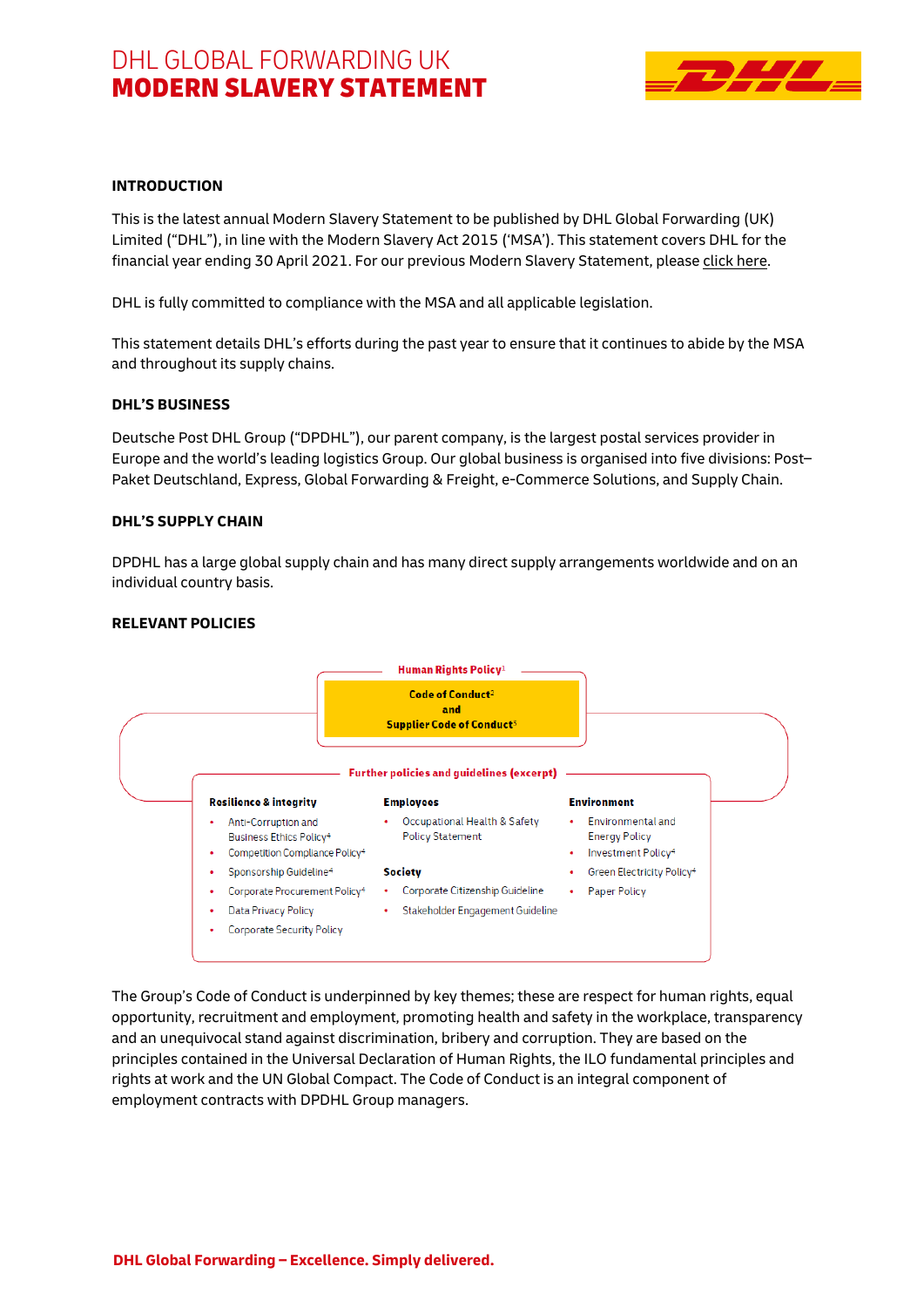# DHI GLOBAL FORWARDING UK MODERN SLAVERY STATEMENT



The Code of Conduct is available on the Group's intranet in more than 20 languages. Employees participate in online compliance programs about the Code and its application to everyday scenarios at work and when doing business; this learning also forms an integral part of the induction process.

The Group's ethical and environmental values and principles are enshrined in its [Supplier Code of](https://www.dpdhl.com/content/dam/dpdhl/en/media-center/responsibility/DPDHL_Supplier_Code_of_Conduct.pdf)  [Conduct w](https://www.dpdhl.com/content/dam/dpdhl/en/media-center/responsibility/DPDHL_Supplier_Code_of_Conduct.pdf)hich is a component of all Group contracts including its UK contracts and its procurement contracts. In turn, this encourages suppliers to implement the same standards in their own supply chains. The Supplier Code of Conduct sets out what the Group means by respect for human rights and fair working conditions, in the same way as these are understood by its own employees. There are a number of areas covered including the extract below:

 **Forced labour**: Suppliers shall not use any form of forced, bonded or involuntary labor. Suppliers shall ensure that employees are not required to pay fees or make payments of any kind in return for employment. Punishments and physical and mental coercion are prohibited.

The Group has made the Supplier Code of Conduct available in 30 languages and also offers training courses on its use. The main content and requirements of the Code are outlined in an interactive module on the Group's website, a measure designed to promote and encourage a shared understanding of the Groups values and goals.

The Group's Employee Relations (ER) management system helps ensure consistent and effective implementation of its human rights policy and common processes in the different countries and cultures which are represented throughout the Group. The ER management system aims to satisfy the requirements of the UN Guiding Principles on Business and Human Rights.

This highlights DHL's absolute commitment to running its businesses ethically and that this is a fundamental part of DHL's business relationships. Such policies are integral to ensure that slavery, serfdom or human trafficking play no part in DHL's organisation or within its supply chains.

## **RISK**

DHL has identified sub-contractor labour and agency workers as the main area, where there is a risk that human trafficking and modern slavery could occur.

Accordingly DHL continues to work with contractors, suppliers, business partners and agencies to ensure that they are open and transparent in their activities and are compliant with the MSA. This is done through the use of a Preferred Supplier List for agency and sub-contractor staff for DHL. All suppliers on this list are under specific formal agreements.

Furthermore, DHL has in place an independently administered Compliance Hotline available to all employees and others to raise any concerns that they have.

## **DUE DILIGENCE**

DHL is committed to establishing a joint journey with our suppliers to build sustainable, socially and environmentally responsible supply chains.

DHL operates a strict vetting procedure for all employees regardless of how they may present to DHL.

DHL also conducts internal audits which examine local processes and assess whether these are suitable for reaching defined objectives and values, and whether these objectives can be met. Internal audits were conducted throughout the Group that were either directly or indirectly related to compliance topics or to compliance with the Supplier Code of Conduct during procurement processes.